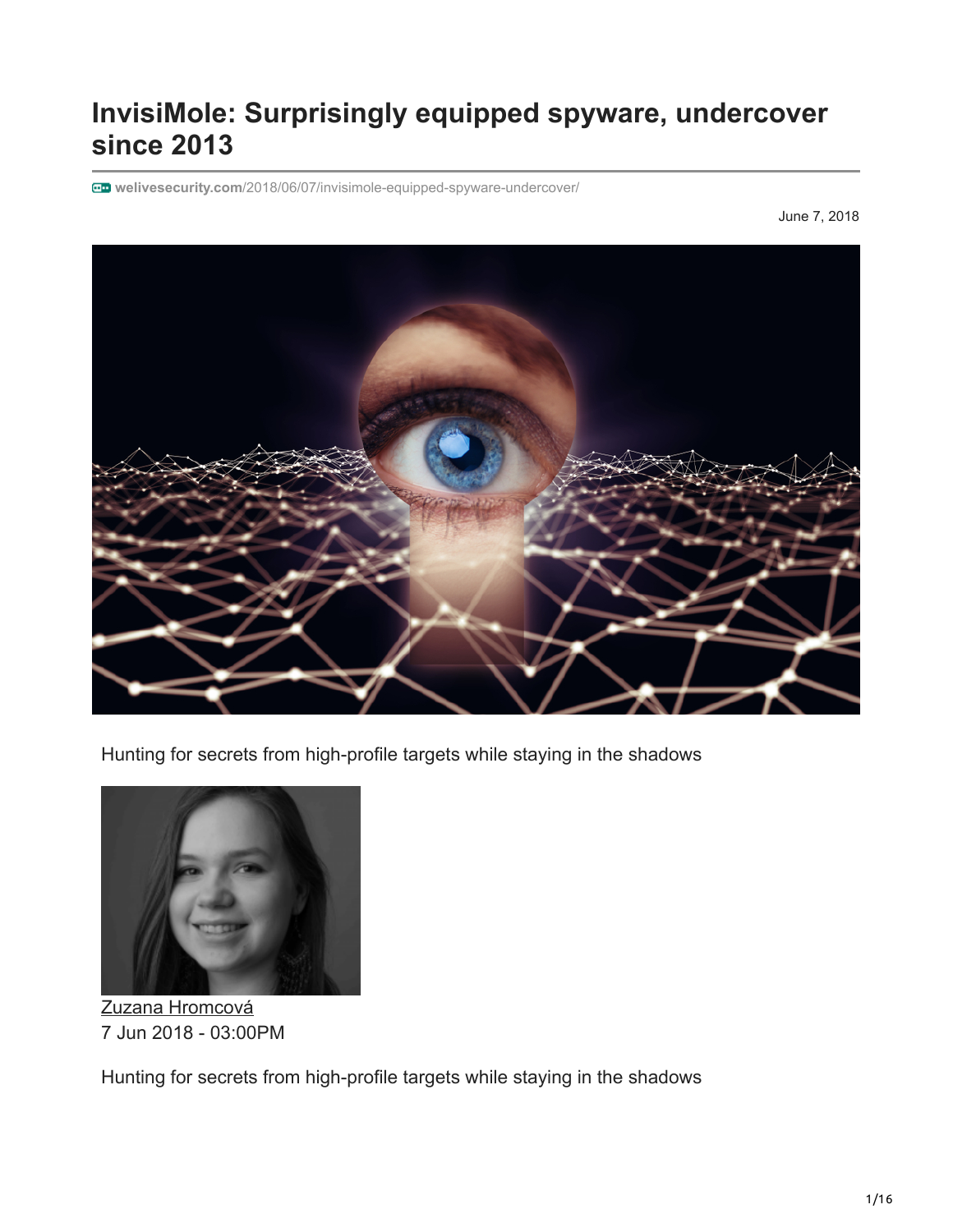This is the modus operandi of the two malicious components of InvisiMole. They turn the affected computer into a video camera, letting the attackers see and hear what's going on in the victim's office or wherever their device may be. Uninvited, InvisiMole's operators access the system, closely monitoring the victim's activities and stealing the victim's secrets.

Our telemetry indicates that the malicious actors behind this malware have been active at least since 2013, yet the [cyber-espionage](https://www.welivesecurity.com/category/espionage/) tool was never analyzed nor detected until discovered by ESET products on compromised computers in Ukraine and Russia.

The campaign is highly targeted – no wonder the malware has a low infection ratio, with only a few dozen computers being affected.

InvisiMole has a modular architecture, starting its journey with a wrapper DLL, and performing its activities using two other modules that are embedded in its resources. Both of the modules are feature-rich backdoors, which together give it the ability to gather as much information about the target as possible.

Extra measures are taken to avoid attracting the attention of the compromised user, enabling the malware to reside on the system for a longer period of time. How the [spyware](https://www.welivesecurity.com/category/spyware/) was spread to the infected machines is yet to be determined by further investigation. All infection vectors are possible, including installation facilitated by physical access to the machine.

## **Installation and persistence**

[The first part of the malware we are looking at is a wrapper DLL, compiled with the Free](https://www.freepascal.org/) Pascal Compiler. From our telemetry, we have observed that this DLL is placed in the Windows folder, masquerading as a legitimate mpr.dll library file with a forged version info resource.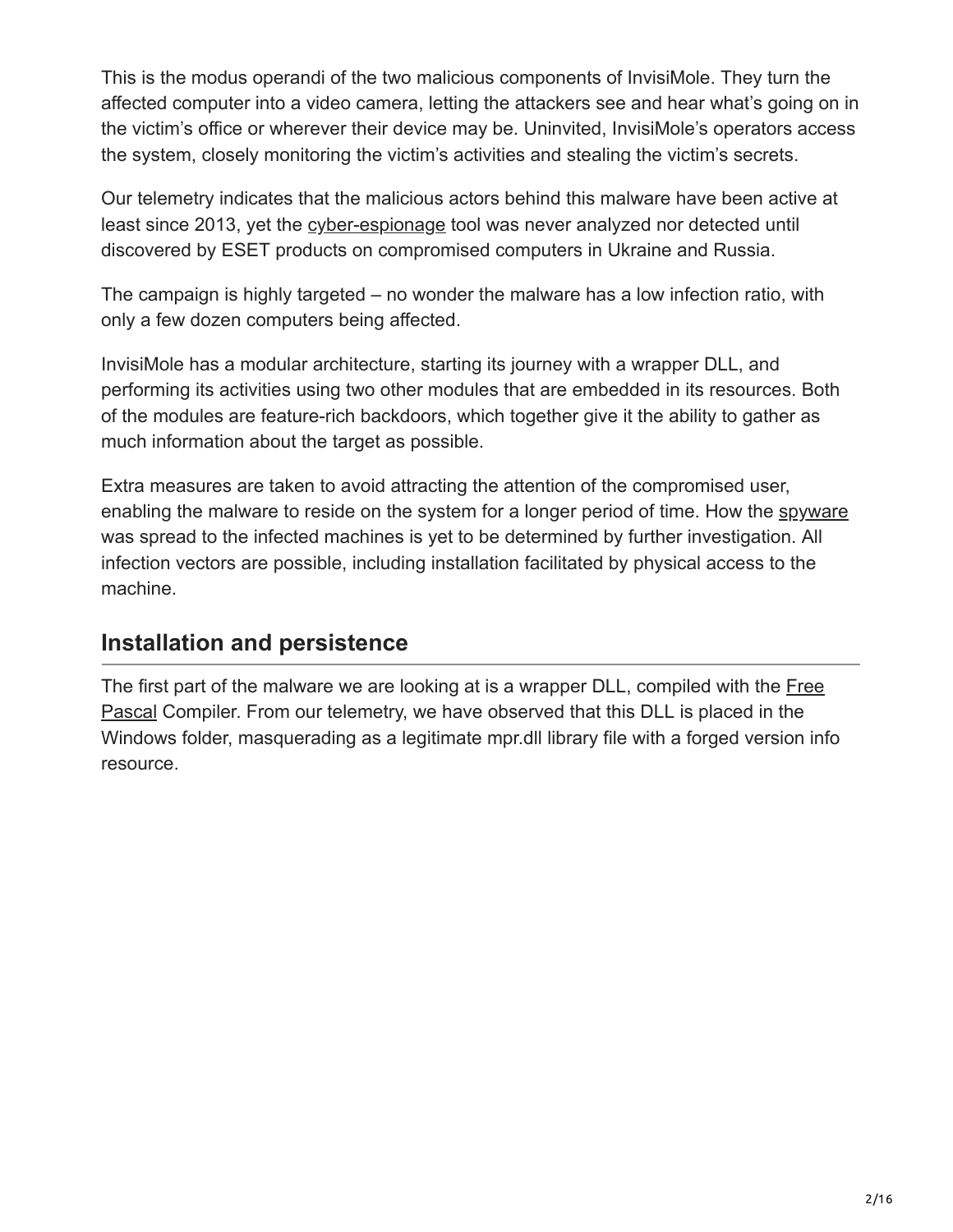



We have not seen a wrapper DLL named differently; however, there are hints in the DLL code that it might be also named fxsst.dll or winmm.dll.

The first way in which the malware can be launched is by hijacking a DLL. Being placed in the same folder as explorer.exe, the wrapper DLL is loaded during the Windows startup into the Windows Explorer process instead of the legitimate library located in the %windir%\system32 folder.

We have found both 32-bit and 64-bit versions of the malware, which makes this persistence technique functional on both architectures.

As an alternative to DLL hijacking, other loading and persistence methods are possible. The wrapper DLL exports a function called GetDataLength. When this function is called, the DLL checks whether it was loaded by the rundll32.exe process with either explorer.exe or svchost.exe as its parent process, and only then does it launch the payload. This suggests other possible persistence methods – by scheduling a task (i.e. having svchost.exe as a parent process) or by installation in a startup registry key (explorer.exe being the parent process).

Regardless of the persistence method, the behavior of the malware and of the actual payload is the same in all cases. The wrapper DLL loads both the modules stored in its resources, named RC2FM and RC2CL, and (if DLL hijacking was used) finally loads the legitimate library into the explorer.exe process, in order not to disrupt the normal operation of the application, and thereby remain hidden.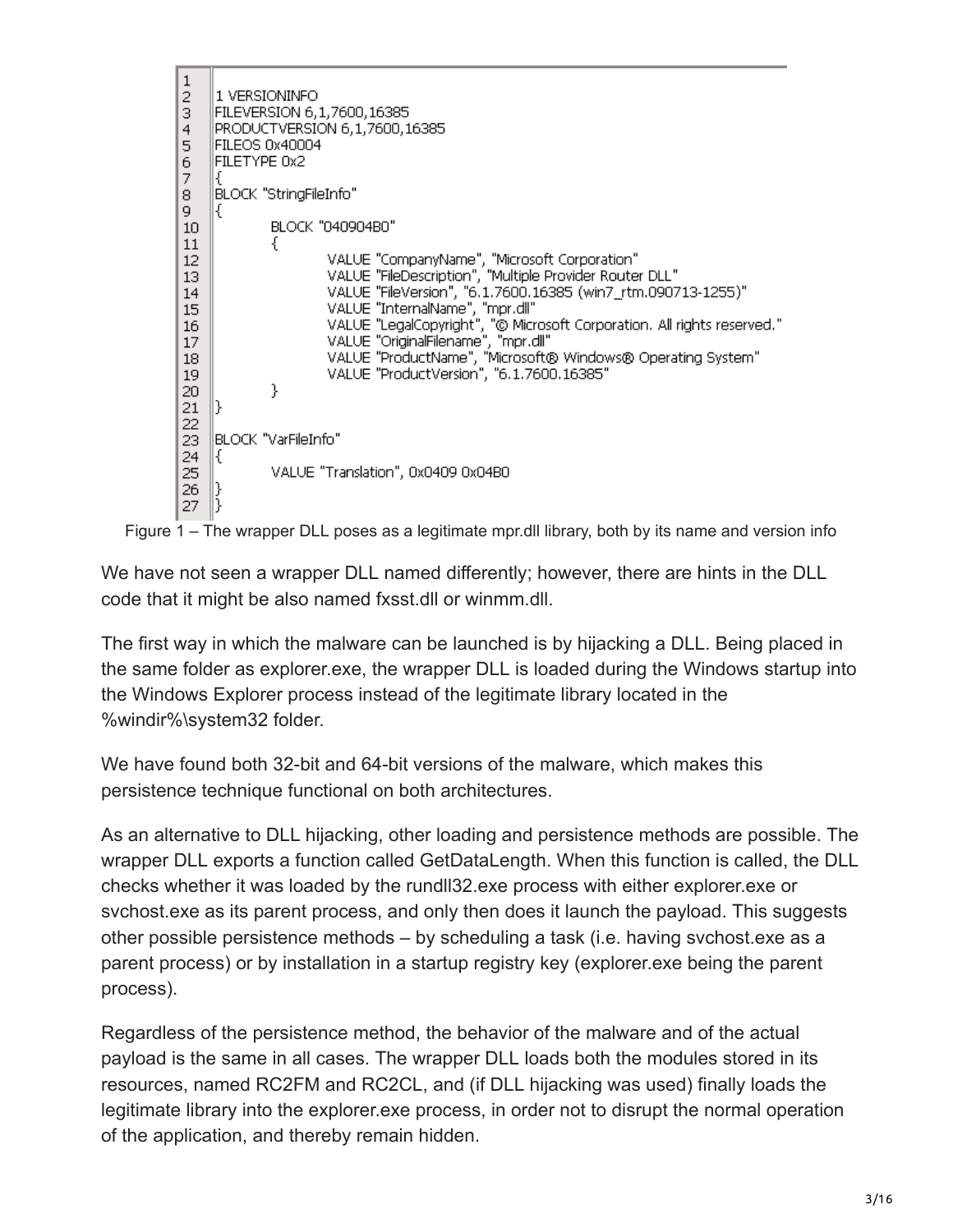| Choose an entry point       |                |              |
|-----------------------------|----------------|--------------|
| Name                        | Address        | Ordinal      |
| GetDataLength               | 10002520       |              |
| DilEntryPoint<br>E?         | 100083F0       | [main entry] |
| Cancel<br>ОК<br>Line 1 of 2 | Search<br>Help |              |

Figure 2 – Exported functions of the wrapper DLL

## **Technical analysis**

The exact date when the malware was compiled is unknown – the recent wrapper DLL samples were tampered with by the malware authors, with the PE timestamps manually set to zero values. However, during our research, we found an earlier version of the malware with a PE timestamp reading Oct 13, 2013, so the compilation date of the later version is almost surely more recent.

| Hiew: mpr.dll                                                                                                                                                                                          | х<br>▣              |
|--------------------------------------------------------------------------------------------------------------------------------------------------------------------------------------------------------|---------------------|
| $mpr$ .dll<br><b>IFRO</b><br>.10000000 Hiew 8.63 (c)SEN<br>РF                                                                                                                                          |                     |
| aaaaaaa .<br>[4D]<br>aa-<br>-из<br>-MA<br>ЙÑ<br>-MA<br>MZÉ .<br>ии-и4<br>00-FF<br>ии<br>ии<br>ΗF                                                                                                       |                     |
| 0.000010:<br><b>B8</b><br>00<br>$00 - 40$<br>-00<br>$00 - 00$<br>-MA<br>00<br>ิดด-ดด<br>-00<br>-00<br>00<br>00<br>øø<br>٩<br>$00 - 00$<br>MA-<br>MA.<br>nn<br>m<br>ิดค–ดด<br>ดดดดด2ด :<br>aa<br>m<br>M | @                   |
|                                                                                                                                                                                                        | l x I               |
|                                                                                                                                                                                                        |                     |
| Inta1386<br>Machine<br>8<br>Count of sections                                                                                                                                                          |                     |
| Symbol table 00000000[00000000]<br>UTC<br>Thu Jan 01 00:00:00 1970                                                                                                                                     |                     |
| Size of optional header<br><b>00E0</b><br>Magic optional header<br>2.62<br>OS version<br>Linker version                                                                                                | <b>NTAR</b><br>4.00 |
| 1.00<br>Subsystem version<br>Image version                                                                                                                                                             | 4.00                |
| 000083F0<br>00007440<br>Size of code<br>Entry point                                                                                                                                                    |                     |
| Size of init data<br>Size of uninit data<br>0005D800<br>00001ED4                                                                                                                                       |                     |
| 00000400<br>0006C000<br>Size of header<br>Size of image                                                                                                                                                |                     |
| 00009000<br>Base of code<br>00001000<br>Base of data<br>10000000<br>Image base<br>Subsystem                                                                                                            | GUI                 |
| 00001000<br>00000200<br>Section alignment<br>File alignment                                                                                                                                            |                     |
| 00100000/00001000<br>01000000/00001000<br>Heap and the state of the state of the state of the state of the state of the state of the state of the state<br>Stack                                       |                     |
| Number of dirs<br>00000000<br>Checksum                                                                                                                                                                 | 16                  |
|                                                                                                                                                                                                        |                     |
|                                                                                                                                                                                                        |                     |
| øø<br>ØØ<br>aa<br>m<br>m<br>ดด–คล<br>aa<br>m<br>aa<br>00-44<br>Й1<br>F1                                                                                                                                | żΒ<br>D0            |
| 00<br>-MA<br>$00 - 00$<br>00<br>m<br>ิดด-ดด<br>00<br>00-00<br>MA.<br>-MA<br>00<br>ma<br>M                                                                                                              |                     |
| -3<br>$26$ o $0$ vr<br>5<br>6String<br>8<br>4                                                                                                                                                          | 10                  |

Figure 3 – The compilation timestamp is set to zero in all the latest samples

## **Encryption and decryption**

To increase its level of stealth, the malware protects itself from the eyes of administrators and analysts by encrypting its strings, internal files, configuration data and network communication. While the RC2FM module uses a handful of custom ciphers, the wrapper DLL and the RC2CL module share one particular routine for all purposes, especially for decrypting other malware modules embedded in the wrapper DLL.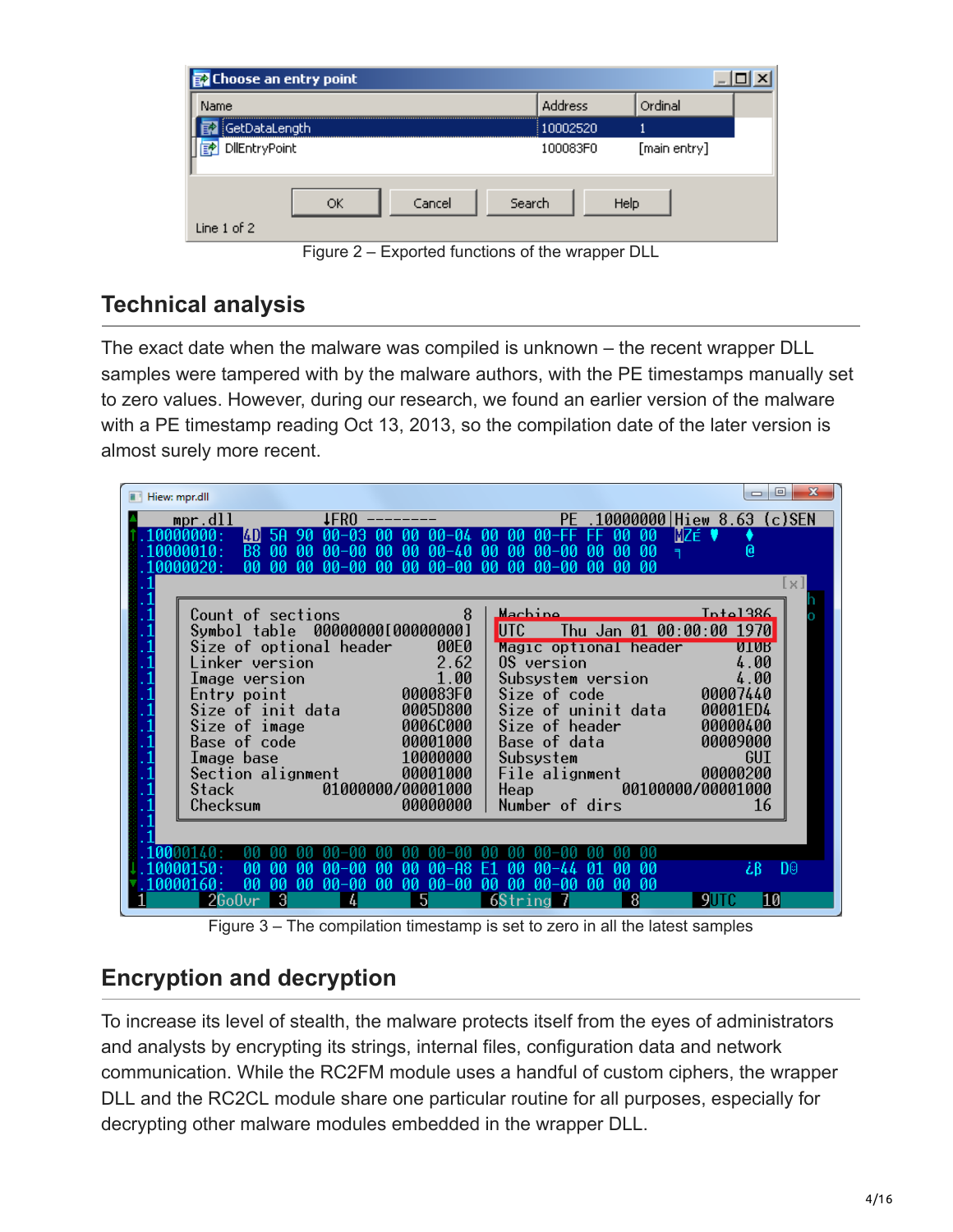A script that is able to extract the embedded modules RC2FM and RC2CL from the wrapper DLL, using this routine, is available on **[ESET's malware-research GitHub repository](https://github.com/eset/malware-research/tree/master/invisimole)**.



Figure 4 – Encryption routine used across the samples (decompiled and disassembled)

## **Module RC2FM**

The first, smaller module RC2FM contains a backdoor with fifteen supported commands. These are executed on the affected computer when so instructed by the attackers. The module is designed to make various changes to the system but it also offers a bunch of spying commands.

A logging option is implemented throughout the file but the name of the log file is not configured in the analyzed sample. This suggests that it was only used during the development of the malware.

## **Network communication**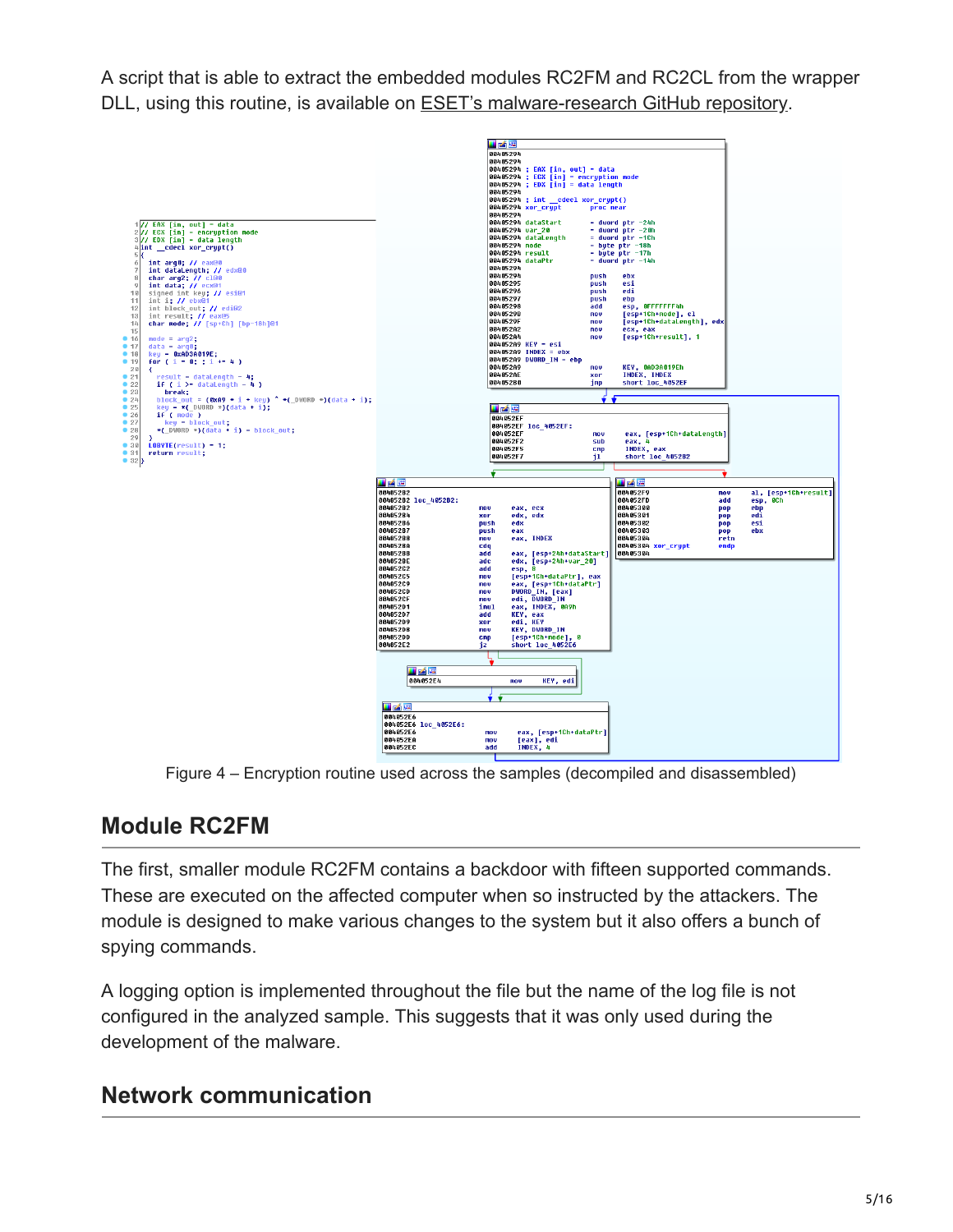This module communicates with C&C servers that are either hardcoded in the sample, or updated later by the attackers.

Moreover, the module is able to reach out to the C&C servers even if there is a proxy configured on the infected computer. If a direct connection is unsuccessful, the module attempts to connect to any of its C&C servers using locally-configured proxies or proxies configured for various browsers (Firefox, Pale Moon, and Opera).

RC2FM can go as far as inspecting the recently executed applications list and look specifically for portable browser executables:

- FirefoxPortable.exe
- OperaPortable.exe
- Run waterfox.exe
- OperaAC.exe
- Palemoon-Portable.exe

Should the victim use one of these portable browsers *with a proxy server configured*, the malware can find that in the user's preferences and use that proxy to communicate with its C&C servers.

C&C communication consists of a series of HTTP GET and POST requests, as shown in Figure 5. The encrypted request includes a PC identifier and timestamp, and optionally some other data. It is worth noting that the RC2FM module uses a number of encryption methods (variations of a simple XOR encryption routine), unlike the other InvisiMole parts.

| P Frame 4: 312 bytes on wire (2496 bits), 312 bytes captured (2496 bits)                                                        |                                          |                              |
|---------------------------------------------------------------------------------------------------------------------------------|------------------------------------------|------------------------------|
| Raw packet data                                                                                                                 |                                          |                              |
| Dist: I                                                                                                                         |                                          |                              |
| Transmission Control Protocol, Src Port: Dist Port: 80, Seq: 1, Ack: 1, Len: 272                                                |                                          |                              |
| 4 Hypertext Transfer Protocol                                                                                                   |                                          |                              |
| D GET /www/%4C%51%6D%41%5F%CD%54%75%55%4D%12%5D%26%B4%45%14%34%3C%72%37%4F%B0%5B%12/004AA6E6 HTTP/1.1\r\n                       |                                          |                              |
| User-Agent: Mozilla/4.0 (compatible; MSIE 6.0; Win32)\r\n                                                                       |                                          |                              |
| Host: 46.165.241.129\r\n                                                                                                        |                                          |                              |
| ▷ Content-Length: 23\r\n                                                                                                        |                                          |                              |
| Connection: Keep-Alive\r\n                                                                                                      |                                          |                              |
| Cache-Control: no-cache\r\n                                                                                                     |                                          |                              |
| $\ln \ln$                                                                                                                       |                                          |                              |
| [Full request URI: http://46.165.241.129/www/%4C%51%6D%41%5F%CD%54%75%55%4D%12%5D%26%B4%45%14%34%3C%72%37%4F%B0%5B%12/004AA6E6] |                                          |                              |
| [HTTP request 1/1]                                                                                                              |                                          |                              |
| [Response in frame: 64]                                                                                                         |                                          |                              |
| File Data: 23 bytes                                                                                                             |                                          |                              |
| 4 Data (23 bytes)                                                                                                               |                                          |                              |
| Data: 046e000008fa120c000000e6ee5fc87100c74e61f51c1e                                                                            |                                          |                              |
| [Length: 23]                                                                                                                    |                                          |                              |
| 50 10 04 00 00 00 00 00 47 45 54 20 2f 77 77 77<br>0020                                                                         | $P$ GET /www                             |                              |
| 2f 25 34 43 25 35 31 25 36 44 25 34 31 25 35 46<br>0030                                                                         | <b>X4CX51X 6DX41X5F</b>                  |                              |
| 0040 25 43 44 25 35 34 25 37 35 25 35 35 25 34 44 25                                                                            | <b>XCD%54%7 5%55%4D%</b>                 | <b>Encoded PC name</b>       |
| 0050 31 32 25 35 44 25 32 36 25 42 34 25 34 35 25 31                                                                            | 12%5D%26 %B4%45%1                        | Timestamp (tick count value) |
| 0060 34 25 33 34 25 33 43 25 37 32 25 33 37 25 34 46                                                                            | 4%34%3C% 72%37%4F                        | <b>Encrypted data</b>        |
| 0070 25 42 30 25 35 42 25 31 32 2f 30 30 34 41 41 36                                                                            | XB0X5BX1 2/004AA6                        |                              |
| 45 36 20 48 54 54 50 2f 31 2e 31 0d 0a 55 73 65<br>0080                                                                         | <b>E6 HTTP/ 1.1Use</b>                   |                              |
| 0090<br>72 2d 41 67 65 6e 74 3a 20 4d 6f 7a 69 6c 6c 61                                                                         | r-Agent: Mozilla                         |                              |
| 2f 34 2e 30 20 28 63 6f 6d 70 61 74 69 62 6c 65<br>00a0<br>00b0 3b 20 4d 53 49 45 20 36 2e 30 3b 20 57 69 6e 33                 | $/4.0$ (co mpatible<br>; MSIE 6 .0; Win3 |                              |
| 00c0 32 29 0d 0a 48 6f 73 74 3a 20 34 36 2e 31 36 35                                                                            | 2)Host: 46.165                           |                              |
| 2e 32 34 31 2e 31 32 39 0d 0a 43 6f 6e 74 65 6e<br>00d0                                                                         | .241.129 Conten                          |                              |
| 00e0 74 2d 4c 65 6e 67 74 68 3a 20 32 33 0d 0a 43 6f                                                                            | t-Length : 23Co                          |                              |
| 00f0 6e 6e 65 63 74 69 6f 6e 3a 20 4b 65 65 70 2d 41                                                                            | nnection : Keep-A                        |                              |
| 0100 6c 69 76 65 0d 0a 43 61 63 68 65 2d 43 6f 6e 74                                                                            | liveCa che-Cont                          |                              |
| 0110 72 6f 6c 3a 20 6e 6f 2d 63 61 63 68 65 0d 0a 0d                                                                            | rol: no- cache                           |                              |
| 0a 04 6e 00 00 08 fa 12 0c 00 00 00 e6 ee 5f c8<br>0120                                                                         | . n.                                     |                              |
| 0130 71 00 c7 4e 61 f5 1c 1e                                                                                                    | $q$ Na                                   |                              |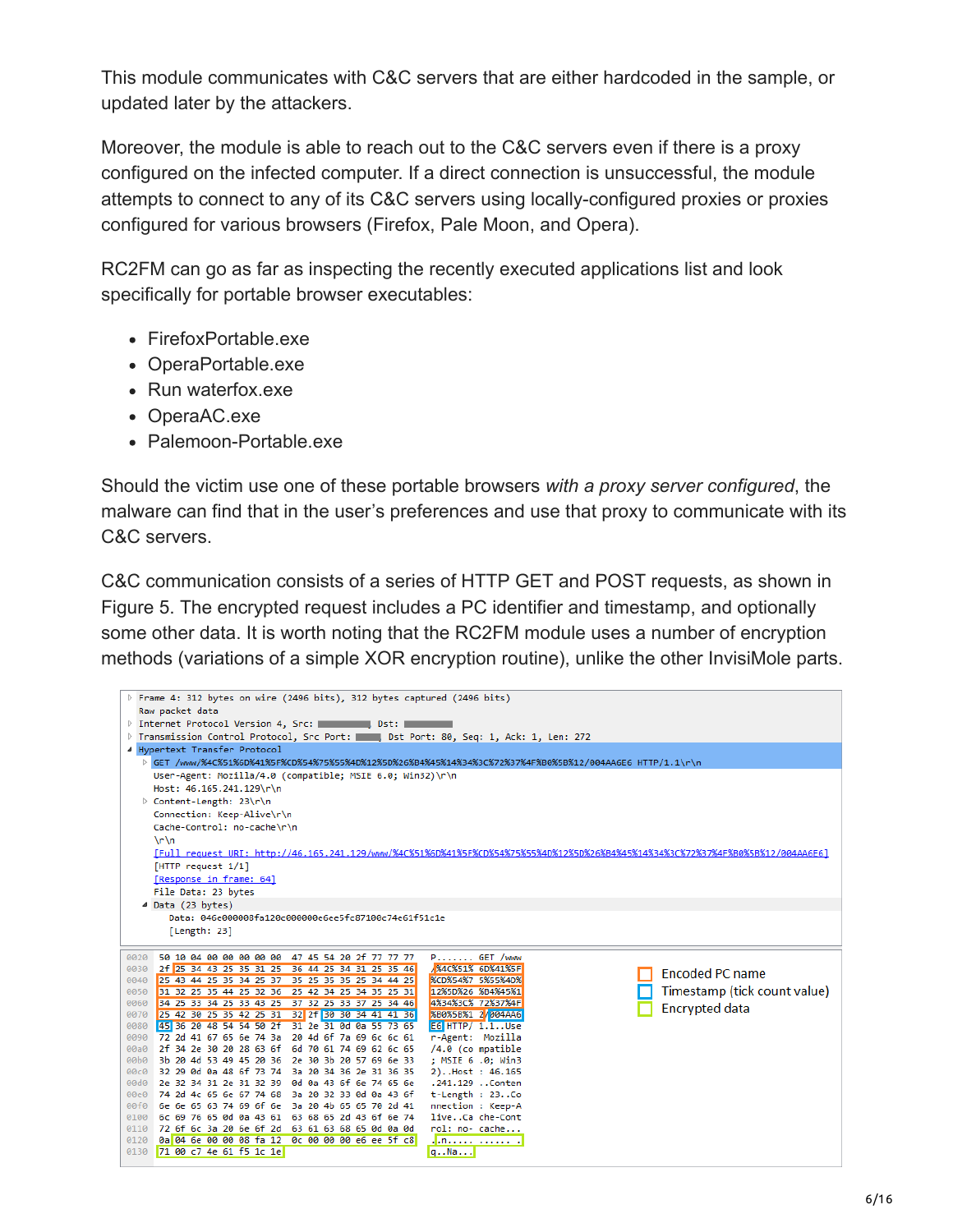After successfully registering the victim with the C&C server, additional data are downloaded, which are to be interpreted on the local computer as backdoor commands.

## **Capabilities**

RC2FM supports commands for listing basic system information and performing simple changes on the system, but also includes a few spyware features. When required by the attacker, it is capable of remotely activating the microphone on the compromised computer and capturing sounds. The audio recordings are encoded to MP3 format using a legitimate lame.dll library, which is downloaded and misused by the malware.

Another way in which the malware can interfere with the victim's privacy is by taking screenshots, which is another of the backdoor commands.

The malware also monitors all fixed and removable drives mapped on the local system. Whenever a new drive is inserted, it creates a list of all the files on the drive and stores it encrypted in a file.

All of the collected data can ultimately be sent to the attackers, when the appropriate command is issued.

## **Backdoor commands**

Fifteen commands are supported, as listed below. The backdoor interpreter function is visualized in Figure 6.

#### **Command**

| ID             | <b>Command description</b>                                                                     |
|----------------|------------------------------------------------------------------------------------------------|
| $\overline{0}$ | List information about mapped drives, list files in a folder, list network shares              |
| 2              | Create, move, rename, execute or delete a file, delete a directory using the<br>specified path |
| 4              | Open a file, set the file pointer to the file beginning                                        |
| 5              | Close a previously opened file                                                                 |
| 6              | Write data into a previously opened file                                                       |
|                | Modify file times / delete a file                                                              |
| 8              | Open a file, set the file pointer to the end of the file                                       |
| 10             | Modify file times / delete a file                                                              |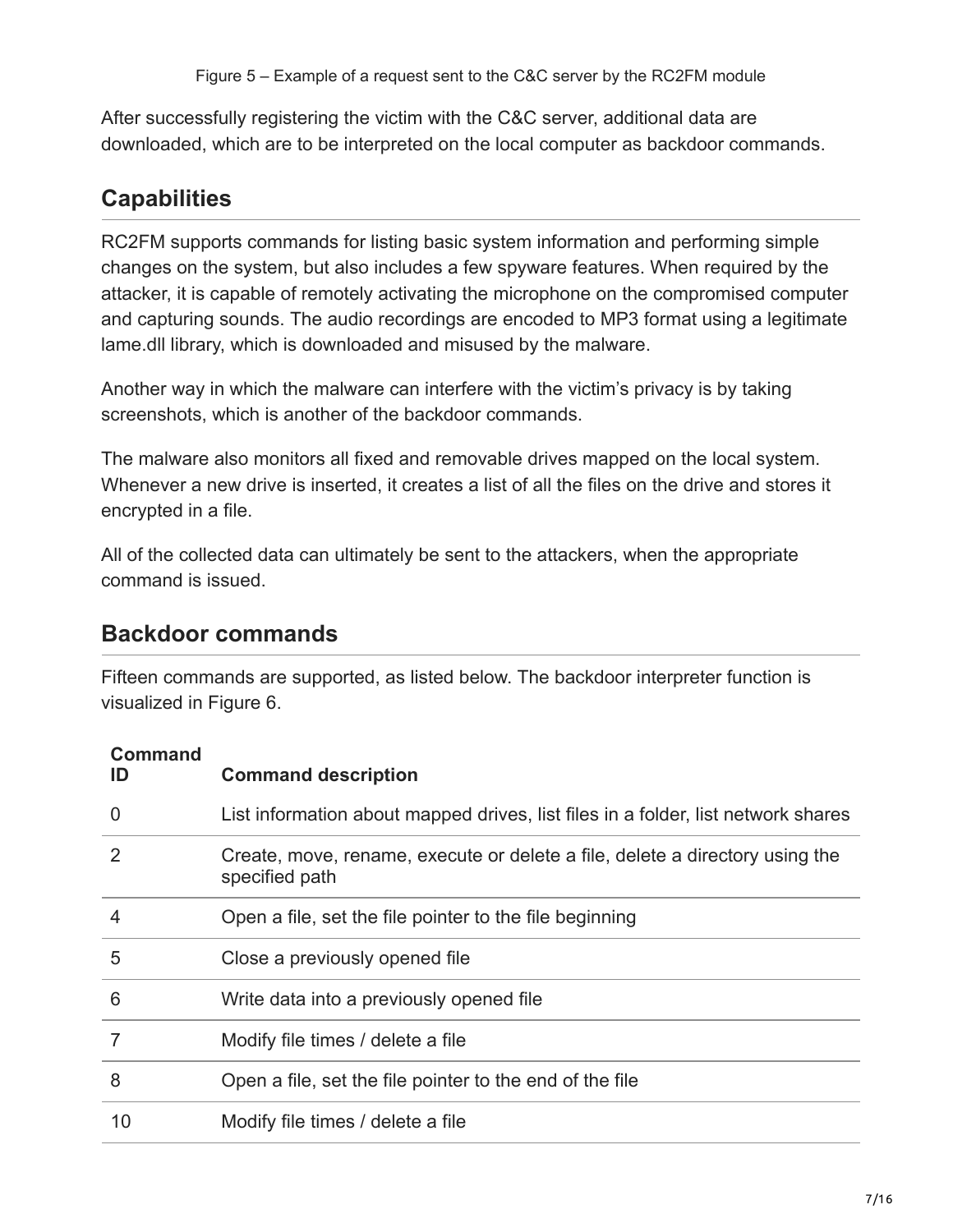| <b>Command</b><br>ID | <b>Command description</b>                                                                               |
|----------------------|----------------------------------------------------------------------------------------------------------|
| 12                   | Search files by supplied file mask in a specified directory                                              |
| 13                   | Take a screenshot                                                                                        |
| 14                   | Upload or modify files with internal data                                                                |
| 15                   | Record sound using input audio devices, list available devices, send<br>recordings, change configuration |
| 16                   | Check whether this module currently has any files open                                                   |
| 17                   | Update list of C&C servers                                                                               |
| 19                   | Create, set, copy, enumerate or delete the specified registry keys or values                             |



Figure 6 – Backdoor interpreter function (original and after our analysis, changed using Group Nodes functionality of IDA Pro for better readability)

## **Module RC2CL**

The RC2CL module is also a backdoor with extensive spying capabilities. It is started by the wrapper DLL, launched at the same time as the RC2FM module. This one is more complex and offers features for collecting as much data about the infected computer as possible, rather than for making system changes.

Interestingly, there is an option in the RC2CL module to turn off its backdoor functionality and act as a proxy. In this case, the malware turns off the Windows firewall and creates a server that relays communication between a client and C&C server, or between two clients.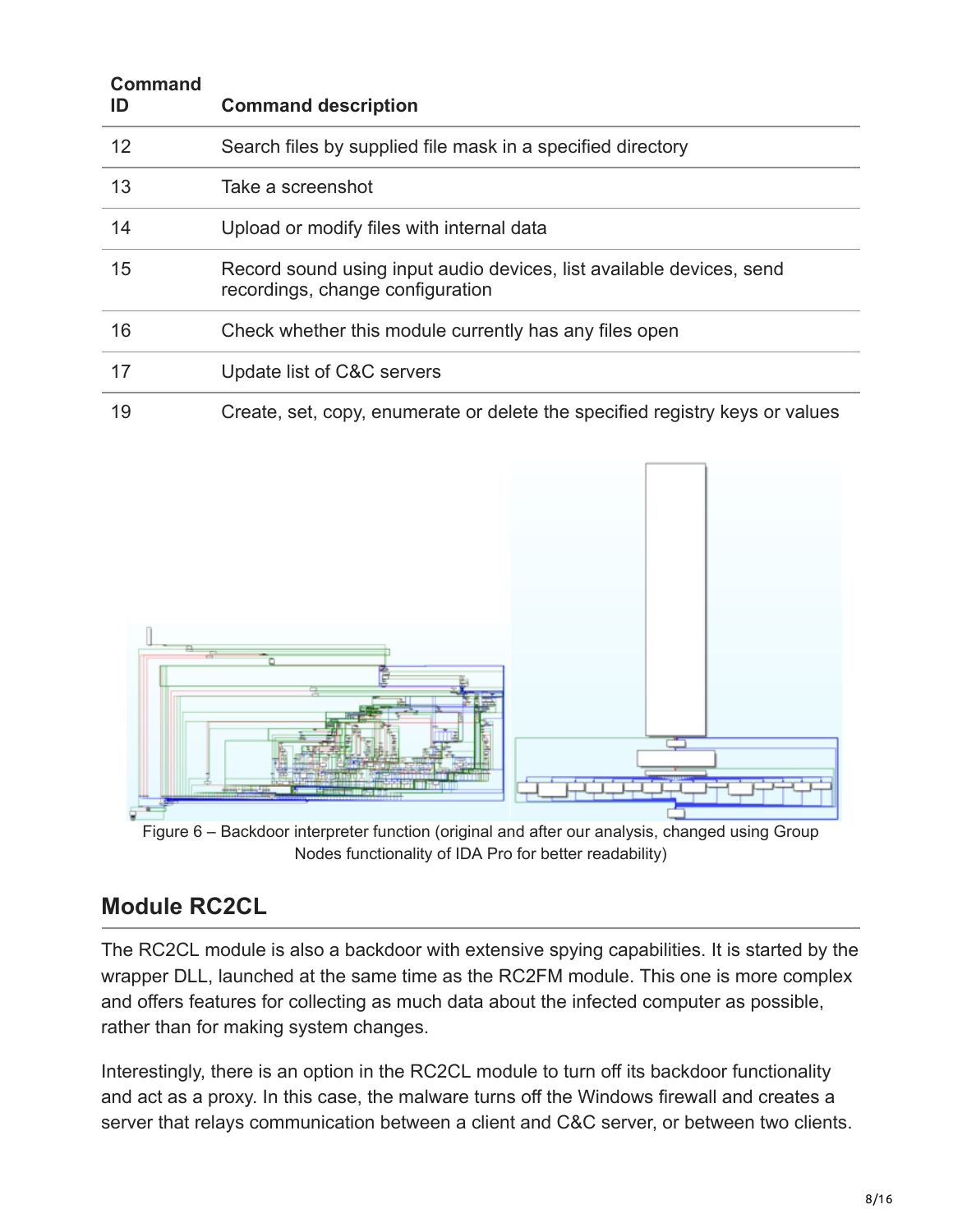## **Network communication**

The malware communicates with its C&C servers through a TCP socket. Messages sent from a client mimic the HTTP protocol, but note the invalid "HIDE" HTTP verb in the example in Figure 7.

These requests comprise an identifier of the compromised PC, the request type, and encrypted data that are to be sent to the attackers, i.e. the results of the backdoor commands or appeals for further instructions.



Figure 7 – Example of a request sent to the C&C server by the RC2CL module

## **Capabilities**

Depending on the commands received, the backdoor can perform various actions on the infected computer. Common backdoors often support commands such as file system operations, file execution, registry key manipulation or remote shell activation. This spyware supports all of these instructions and a whole lot more – its 84 commands provide the attackers with all they need to look at their victims more closely.

The malware can inspect the infected computer and provide various data, from system information such as lists of active processes, running services, loaded drivers or available drives, to networking information, including the IP forward table and the speed of the internet connection.

InvisiMole is capable of scanning enabled wireless networks on the compromised system. It records information such as the SSID and MAC address of the visible Wi-Fi access points. These data can then be compared to public databases, letting the attackers track the geolocation of the victim.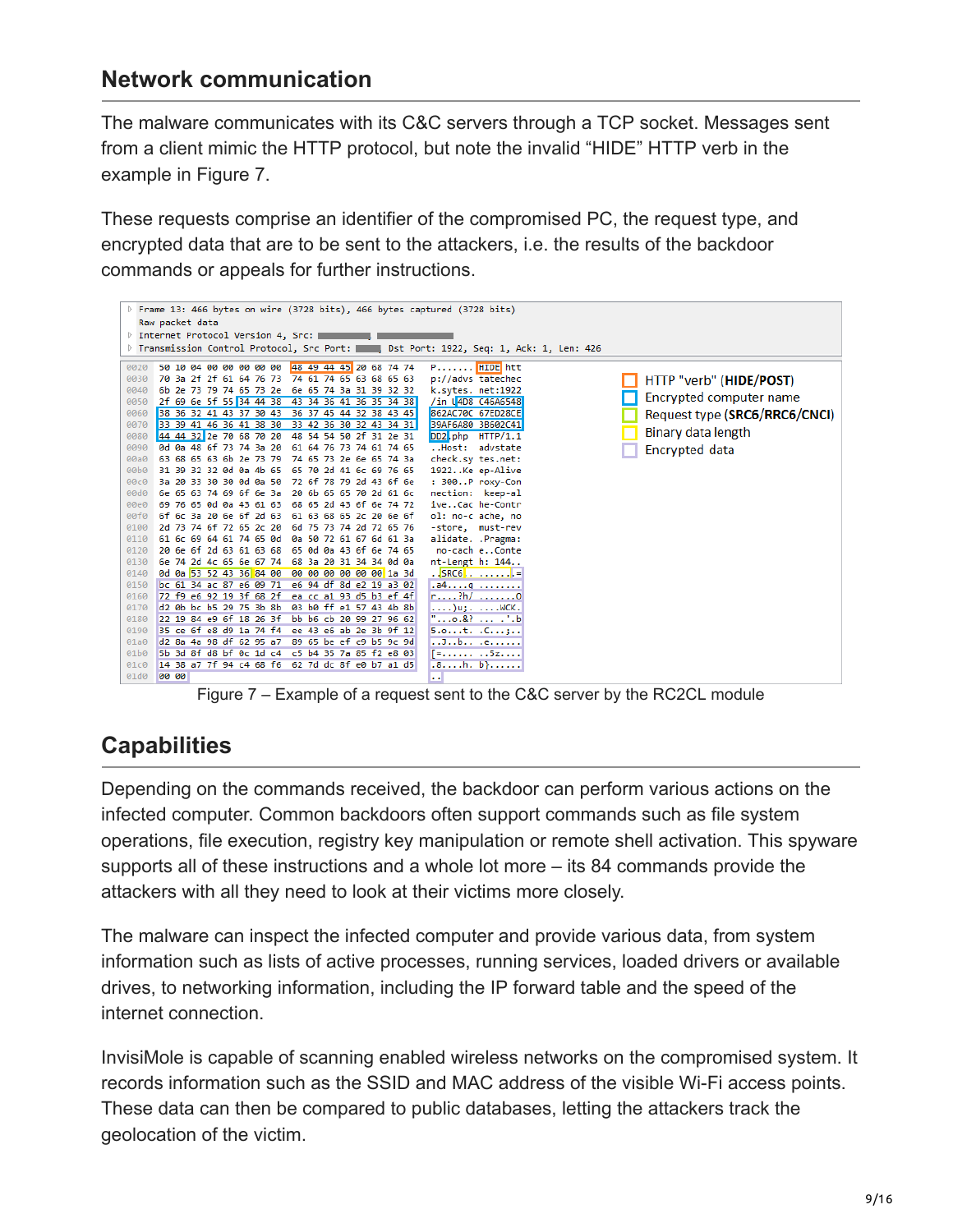Other commands can provide information about the users of the compromised machine, their accounts and previous sessions.

The software installed on the compromised computer is of particular interest. Which programs are installed on the system? Which of them are executed automatically at each system start or user logon? Which programs are used by a particular user? If the attackers are interested, they are only one command away from these valuable data.

The malware can be instructed to search for recently-used documents or other interesting files. It can monitor specific directories and removable devices, report any changes and exfiltrate files of the attackers' choice.

The malware may enable or disable the User Account Control (UAC), or even bypass the UAC and work with the files in secure locations without having administrator privileges (see more at [https://wikileaks.org/ciav7p1/cms/page\\_3375231.html](https://wikileaks.org/ciav7p1/cms/page_3375231.html)). If the malware is running under the explorer.exe process, which is auto-elevated, it can create an elevated COM object and use it to delete or move files in locations that require admin rights.

What is even more disturbing is that it can remotely activate the victim's webcam and microphone and spy on the victim by taking pictures and recording sound. Screen activity can be monitored by capturing screenshots. What is particularly interesting about InvisiMole is that not only are the usual "whole display" screenshots taken – it can separately capture each window, which helps the attackers gain more information even when the windows are overlapped.

Further, one of the backdoor commands is used to replace the contents of drivers with the following names:

- blbdrive.sys
- compbatt.sys
- secdrv.sys

We have not observed the attackers actually using this command but we can speculate that it does so to achieve additional persistence on 32-bit systems.

Though the backdoor is capable of interfering with the system (e.g. to log off a user, terminate a process or shut down the system), it mostly provides passive operations. Whenever possible, it tries to hide its activities.

For instance, the malware sniffs around interesting places on the system, reads recent documents or even modifies some files. This leaves traces on the system and could raise the victim's suspicions as the time of the last access or modification of the files is changed with each such activity. To prevent this, the malware always restores the original file access or modification times, so that the user is unaware of its operation.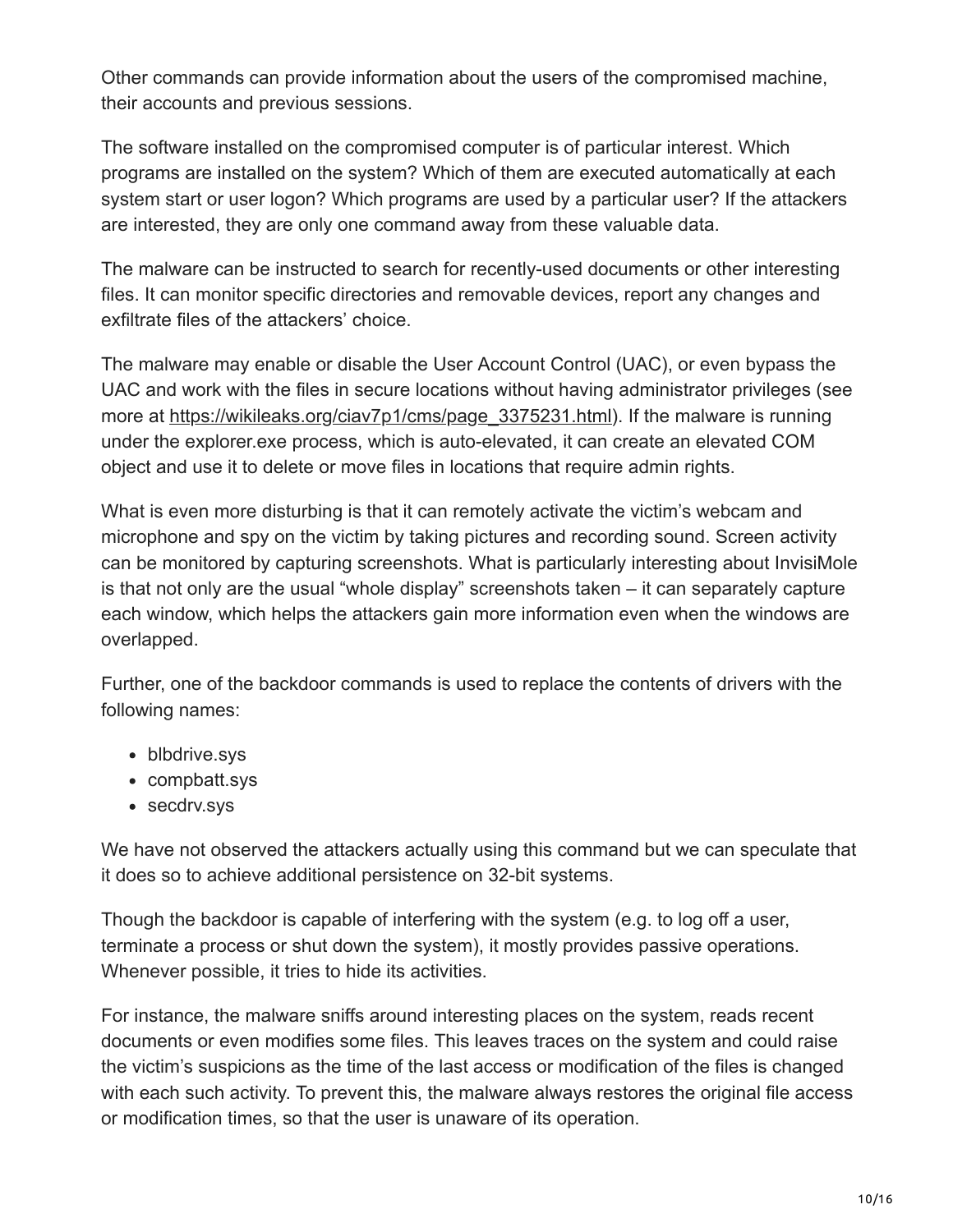Another example of how the malware authors attempt to act covertly is the way they treat traces left on the disk. The malware collects loads of sensitive data, which are then temporarily stored in files and deleted after they have been successfully uploaded to the C&C servers. Even the deleted files can, however, be recovered by an experienced system administrator, which could help further investigation of the attack – after the victim becomes aware of it. This is possible due to the fact that some data still reside on a disk even after a file is deleted. To prevent this, the malware has the ability to safe-delete all the files, which means it first overwrites the data in a file with zeroes or random bytes, and only then is the file deleted.

## **Internal storage**

The backdoor configuration and the data collected are stored in one of two places – a working directory and working registry keys. A substantial portion of the backdoor command set is dedicated to manipulating these storage locations and their contents.

The location of the working directory is determined by the instructions from the remote server. The directory is used as temporary storage for files containing collected data about the compromised computer. Such files share a common naming convention, encryption algorithm and structure. They are encrypted by a simple variation of the XOR cipher which is used across the malware components. The type of the file can be derived from the 4-byte control sequences placed at the beginning of the file.

Besides being a storehouse for the gathered data, the working directory is also home to a copy of the legitimate WinRAR.exe application. This is copied by the malware and abused by the attackers for compressing the data that are to be exfiltrated.

The working registry keys store configuration data, as well as a list of files in the working directory. The data are packed using a Zlib routine implemented in the malware binary and encrypted with the same cipher as the internal files.

| <b>Subdirectory name</b> | File name                | <b>Control</b><br>sequences | <b>File content</b>         |
|--------------------------|--------------------------|-----------------------------|-----------------------------|
|                          | $~\sim$ mrc %random%.tmp | 932101DA                    | Audio<br>recordings         |
|                          | ~src %random%.tmp        | 958901DA                    | Audio<br>recordings         |
|                          | $\sim$ wbc %random%.tmp  | 938901DA                    | Webcam photos               |
| SC(                      | $\sim$ sc%random%.tmp    | <b>DFE43A08</b>             | Screenshots                 |
| $\sim$ zlp $\setminus$   | zdf %random%.data        | <b>B1CBF218</b>             | Zlib-compressed<br>packages |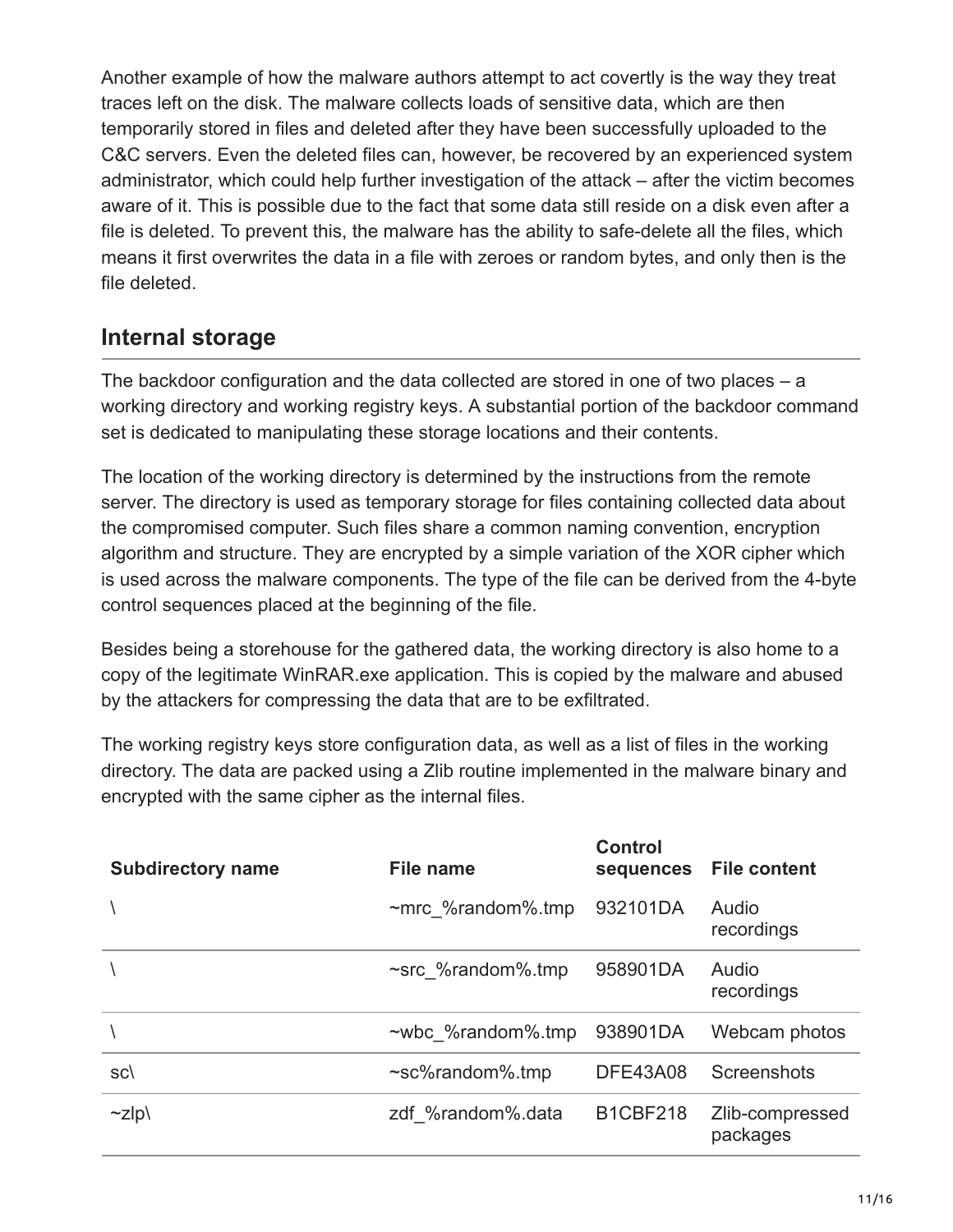| <b>Subdirectory name</b>   | <b>File name</b> | <b>Control</b><br>sequences | <b>File content</b>                    |
|----------------------------|------------------|-----------------------------|----------------------------------------|
| $\sim$ Icf                 | tfl %random%     | C0AFF208                    | Internal data                          |
| fl %timestamp%\strcn%num%\ | fdata.dat        | A1CAF108                    | Data from<br>removable<br>drives       |
| fl_%timestamp%\strcn%num%\ | index.dat        | <b>BAAB0019</b>             | Data from<br>removable<br>drives       |
| Winrar\                    | WinRAR.exe       |                             | Copy of a<br>legitimate<br>application |
| Winrar\                    | comment.txt      |                             |                                        |
| Winrar\                    | descript.ion     |                             |                                        |
| Winrar\                    | Default.SFX      |                             |                                        |
| Winrar\                    | main.ico         |                             |                                        |

### **Backdoor commands**

The backdoor provides more than eighty commands that utilize the working directory and registry keys to store their intermediate results and configuration data. The graph of the backdoor interpreter is shown in Figure 8.

Approximately a third of the commands are dedicated to reading and updating the configuration data stored in the registry. The rest of the commands are listed in the table below.

| <b>Command</b><br>ID(s) | <b>Command description</b>                  |
|-------------------------|---------------------------------------------|
| 4                       | List information about files in a directory |
| 6                       | Upload a file                               |
| 20                      | List information about active processes     |
| 22                      | Terminate a process by ID                   |
| 24                      | Execute a file                              |
| 26                      | Delete a file                               |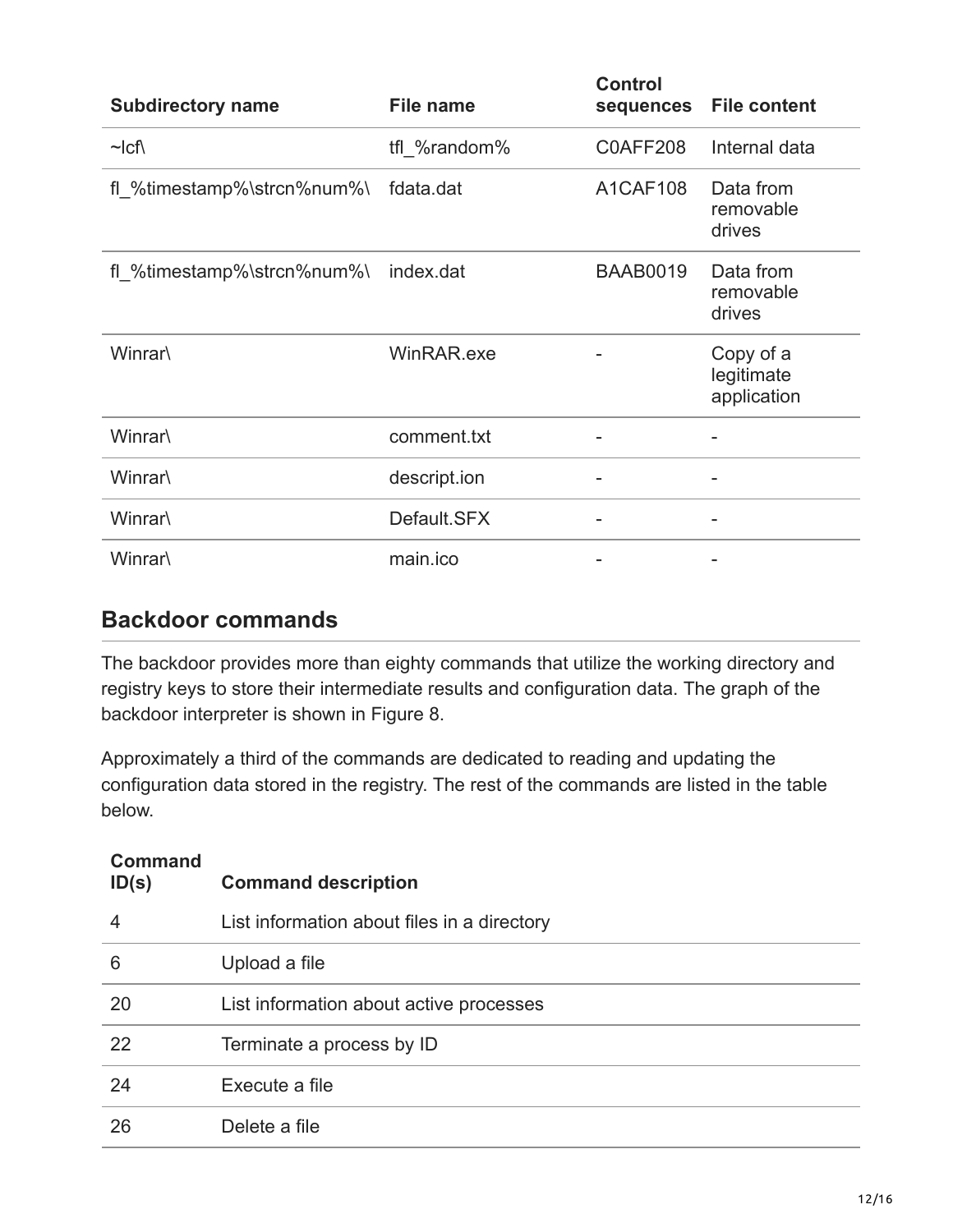| <b>Command</b><br>ID(s) | <b>Command description</b>                                                                                                                                                    |
|-------------------------|-------------------------------------------------------------------------------------------------------------------------------------------------------------------------------|
| 28                      | Get the IP forward table                                                                                                                                                      |
| 30                      | Write data to a file                                                                                                                                                          |
| 31                      | Sleep                                                                                                                                                                         |
| 38                      | List account information                                                                                                                                                      |
| 40                      | List information about services on the system                                                                                                                                 |
| 42                      | List information about loaded drivers                                                                                                                                         |
| 43                      | Collect basic system information (computer name, OS version, memory<br>status, local time, drive information, configured proxy information, system<br>and process DEP policy) |
| 44                      | List installed software                                                                                                                                                       |
| 46                      | List local users and session information                                                                                                                                      |
| 48                      | List applications accessed by users                                                                                                                                           |
| 52                      | Create a directory structure                                                                                                                                                  |
| 78                      | Create a remote shell                                                                                                                                                         |
| 81                      | Execute a command via a remote shell                                                                                                                                          |
| 91                      | Enable/disable UAC                                                                                                                                                            |
| 93                      | Log off the user/shutdown/restart the system                                                                                                                                  |
| 101                     | Monitor and record changes in the specified directories                                                                                                                       |
| 103                     | Delete directories                                                                                                                                                            |
| 109                     | Turn the monitor on/off/onto standby                                                                                                                                          |
| 120                     | Capture screenshots of the display/active windows                                                                                                                             |
| 126                     | Capture screenshots of the display/active windows & update configuration<br>data                                                                                              |
| 130                     | List information about resources on unmapped drives                                                                                                                           |
| 132                     | Rename/move a file, modify create/access/write times of the file to the given<br>values                                                                                       |
| 134                     | List information about recently opened files                                                                                                                                  |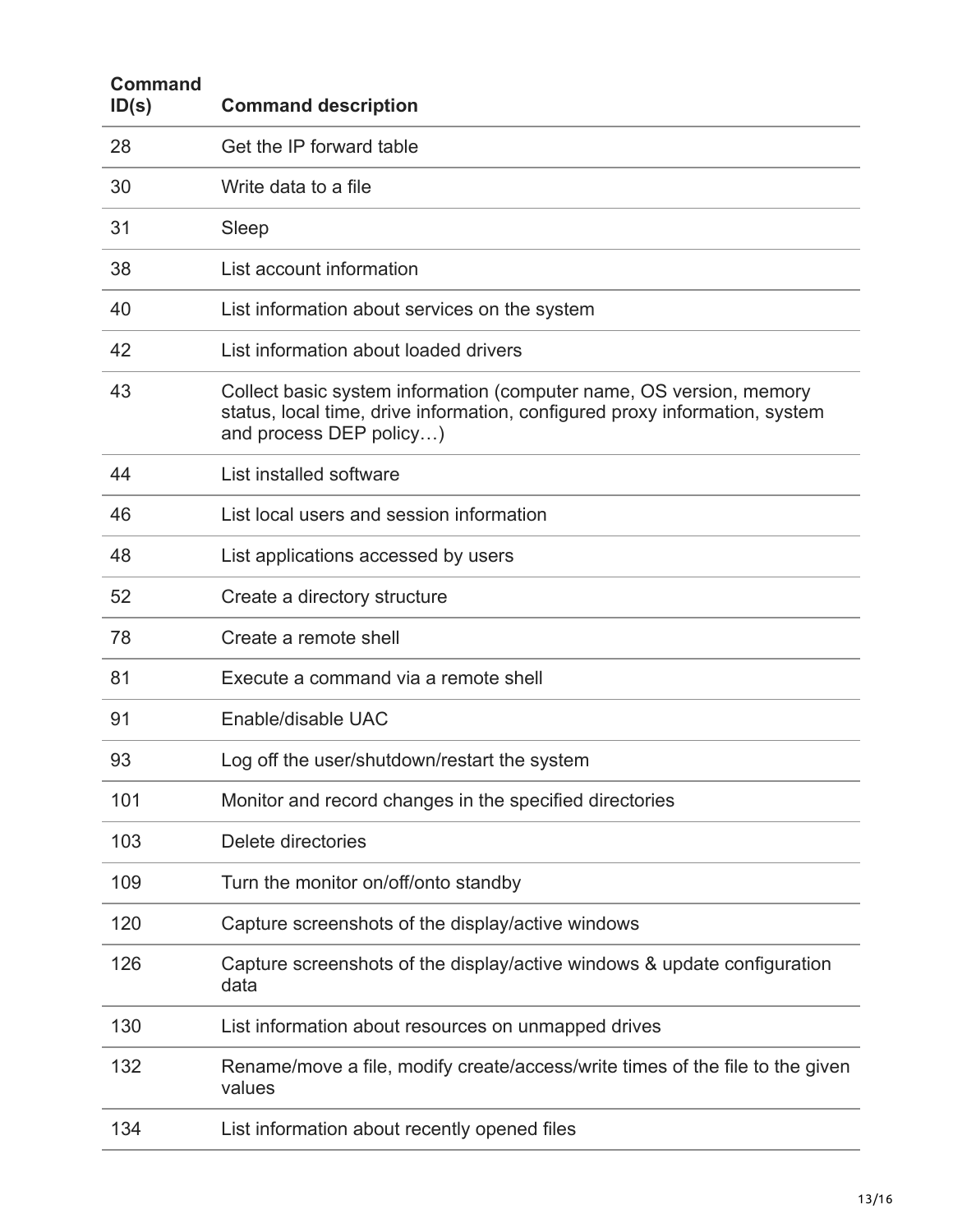| <b>Command</b><br>ID(s) | <b>Command description</b>                                                                               |
|-------------------------|----------------------------------------------------------------------------------------------------------|
| 152                     | Disconnect (previously connected) remote drives                                                          |
| 155                     | Create/delete a registry key, set/delete a registry key value, or enumerate<br>registry values/keys/data |
| 159, 161                | Disable routing/firewall, create a proxy server on a specified port                                      |
| 172                     | Repeatedly display a dialog requesting the user to reboot the computer                                   |
| 175                     | Bypass UAC to manipulate a file                                                                          |
| 177                     | Create and write a file, set the create/access/modify times                                              |
| 181                     | Remove all system restore points                                                                         |
| 183                     | Drop (legitimate) WinRAR components                                                                      |
| 185                     | Add files to a password-protected archive (password = "12KsNh92Dwd")                                     |
| 187                     | Decrypt, unpack and load a DLL, load executables from its resources<br>RC2CL, RC2FM                      |
| 189                     | Create a system restore point                                                                            |
| 191                     | Extract a password-protected archive (12KsNh92Dwd)                                                       |
| 193                     | Modify an encrypted file                                                                                 |
| 195                     | Restart itself after the primary process finishes                                                        |
| 197                     | Send 198 bytes of data hardcoded in the sample                                                           |
| 199                     | Rename/move a file                                                                                       |
| 206                     | Decrypt, unpack and load a DLL, load executables from its resources<br>RC2CL, RC2FM                      |
| 211                     | Upload collected information (captured screenshots, audio recordings, etc.)                              |
| 213                     | List information about active windows                                                                    |
| 218                     | API for recording input audio devices                                                                    |
| 220                     | API for capturing webcam photos                                                                          |
| 224                     | List files executed with each system start                                                               |
| 226                     | List information about enabled wireless networks (MAC address, SSID,<br>beacon interval)                 |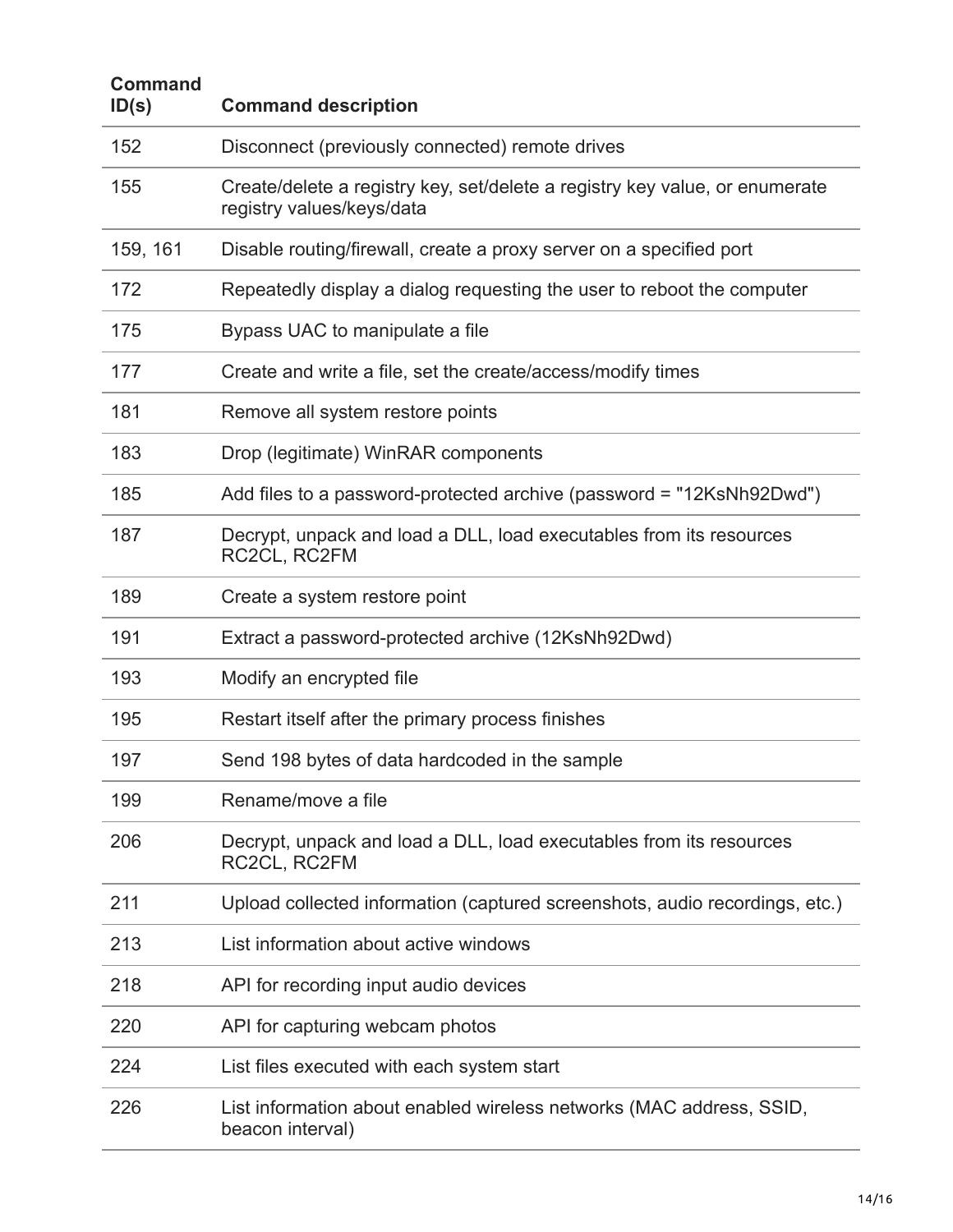| <b>Command</b> |                            |
|----------------|----------------------------|
| ID(s)          | <b>Command description</b> |

228 Drop a Zlib-compressed package



## **Conclusion**

InvisiMole is fully-equipped spyware whose rich capabilities can surely compete with other espionage tools seen in the wild.

We can only wonder why the authors decided to use two modules with overlapping capabilities. One might think the smaller module, RC2FM, is used as an initial reconnaissance tool, while the bigger RC2CL module is only run on interesting targets. This is, however, not the case – both of the modules are launched simultaneously. Another possible explanation is that the modules might have been crafted by various authors and then bundled together to provide the malware operators a more complex range of functionalities.